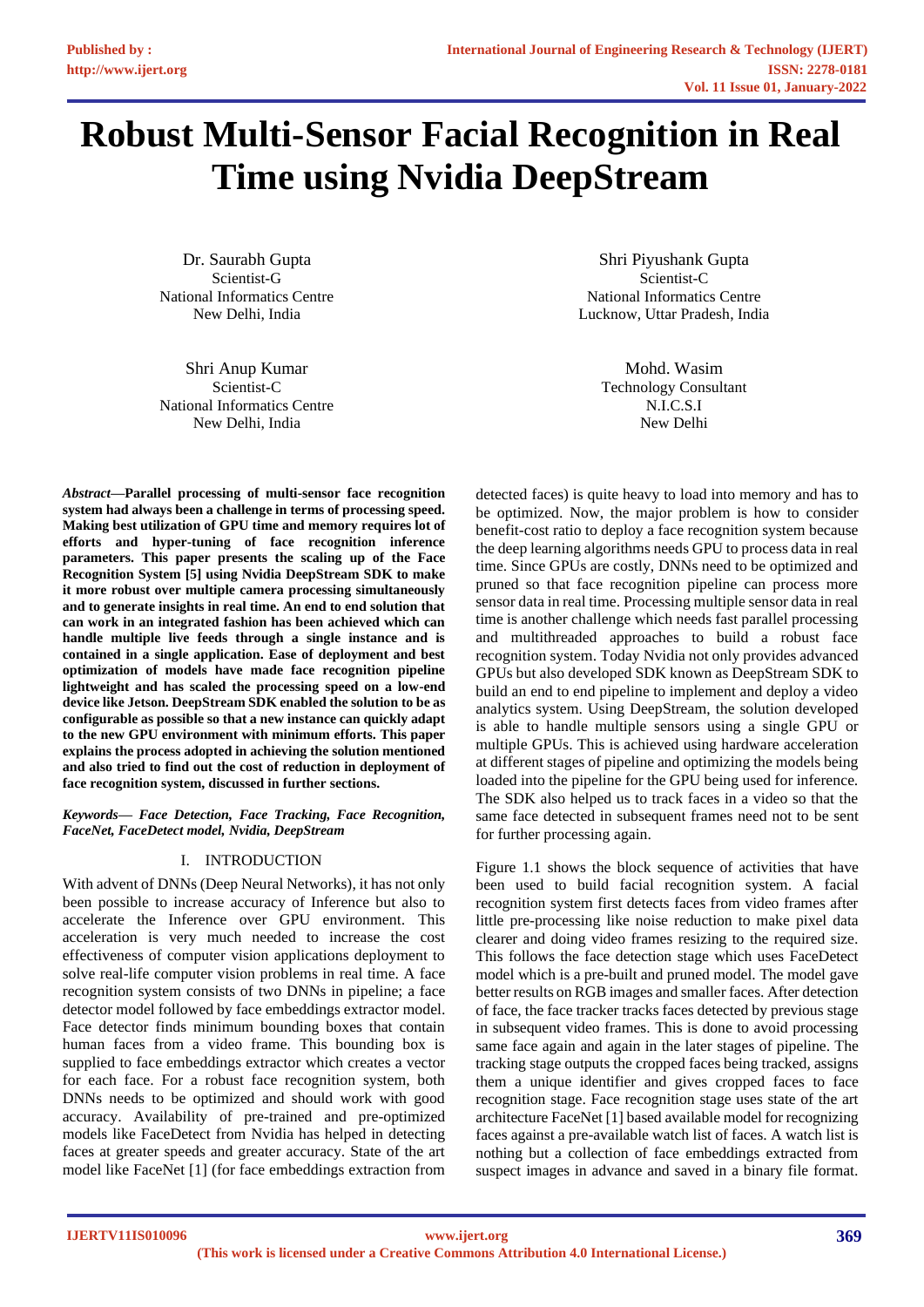This file consists of pairs of label and face embedding. A label is the unique name assigned to a face embedding. The last stage is the classification and alert generation based on the matches that lie above a threshold percent match. This stage can be connected to either an on-screen display or a message broker like Kafka to send alerts back to a central processing server. The innovative components of the solution are:

Usage of Nvidia DeepStream to scale a single application to handle at least 4-5 IP camera on a low-end edge computing device like Jetson NANO.

• Optimization of FaceNet model for extracting face embeddings from detected faces. This includes conversion of original FaceNet Keras model .h5 format to ONNX format (DeepStream supported model format) and optimization of model using various techniques discussed in section II (Methodologies).



## II. METHODOLOGIES USED

To handle multiple streams and increase speed of processing by processing frames in parallel for facial recognition system, following methods were followed:

## *A. Model Optimization and High-Speed Face Detection & Recognition*

Initially, Dlib library has been taken and its HoG based model [7] is used for detecting faces but Dlib's HoG face descriptor model was having many drawbacks. The HoG based face detector does not make use of deep learning approach and can't be accelerated over GPU. Also, HoG face detector can only detect frontal faces with a good accuracy from good quality multimedia only. To leverage hardware acceleration for handling already installed IP cameras at premise which captures faces at wide variety of angles, it was decided to go with Dlib's CNN based model [7]. After this step Dlib's CNN was tested which was RESNET29 [2] that detects faces with great accuracy and is able to detect smaller faces and at odd angles. Dlib based face detector [2] was still heavy for optimization on a low-end device like Jetson NANO. The unpruned model was used for training purpose but for efficient and real time inferencing, models needed to be optimized. Hence, a pruned model was taken from Nvidia NGC for face detection which was highly optimized. The model is based on Nvidia DetectNet\_v2 detector with ResNet18 as a feature extractor. The model from Nvidia is already optimized for production deployment but following optimizations techniques have been used to compress FaceNet model for fast inference with some level of compromised accuracy:

• Model conversion in DeepStream native format: The Keras .h5 format VGG based FaceNet model is taken (which is the original format of FaceNet) and converted to ONNX format which is supported natively by DeepStream [6].

Model pruning: Pruning is the process of reducing the number of weights from the model. This is done using DeepStream by removing unnecessary connections in the FaceNet network followed by removal of unnecessary neurons from it. DeepStream does it automatically from ONNX formatted model.

Model quantization: Quantization is the process of reducing range of model weights. This is done to reduce FP32 (floating point 32) precision of model weights to FP16 or INT8. This is done to increase the speed of tensor mathematical operations at the cost of some degradation in accuracy. In our case, FP16 has been chosen for quantizing model to be deployed on Jetson Nano.

DeepStream exposes configurable settings file to achieve all steps as discussed above. For each stage of the pipeline, there is a separate configuration file. Model optimization process results in the generation of an engine file which is native of TensorRT. DeepStream uses TensorRT for the purpose of model optimization for development of high performing machine learning inference.

The experiment achieved speed of 10 fps for face detection and face recognition over Jetson Nano with FP16 (floating point precision 16) calibration with batch-size of 4. Batch-size must be equal to the number of sensors connected. This model accepts 736x416x3 dimension input tensors and outputs 46x26x4 bbox coordinate tensor and 46x26x1 class confidence tensor.

## *B. More Reduced Processing using Face Tracking Technique*

Face tracking is being done to keep track of unique faces detected from FaceDetect model and pass them to subsequent face recognition step. Since the face recognition phase using FaceNet is much heavier (even after optimization) as compared to detector and due to complexities in human face embeddings extraction process and their 128-D vector representation, tracker is placed between detector and recognizer. Tracker tracks same faces in subsequent frames and assigns a unique id to each detected face so that only a single and unique cropped face against each person, seen in a batch is sent to recognizer for identification of faces. This ultimately improves throughput of entire DeepStream pipeline [3].

## *C. Face Recognition using Optimised FaceNet (as optimized in step B) and Machine Learning Based Classifier*

Face recognition is the process of identifying faces from face vectors (also known as face embeddings) which is a two-step process. At first step, FaceNet, as optimized in step B, has been used to generate these vectors from live video frames that generates 128-D embeddings (figure 2.1) which uniquely defines a face. The optimized FaceNet has shown a considerable increase in speed in generating face embeddings over Jetson Nano. A sample 128-D embedding is as given: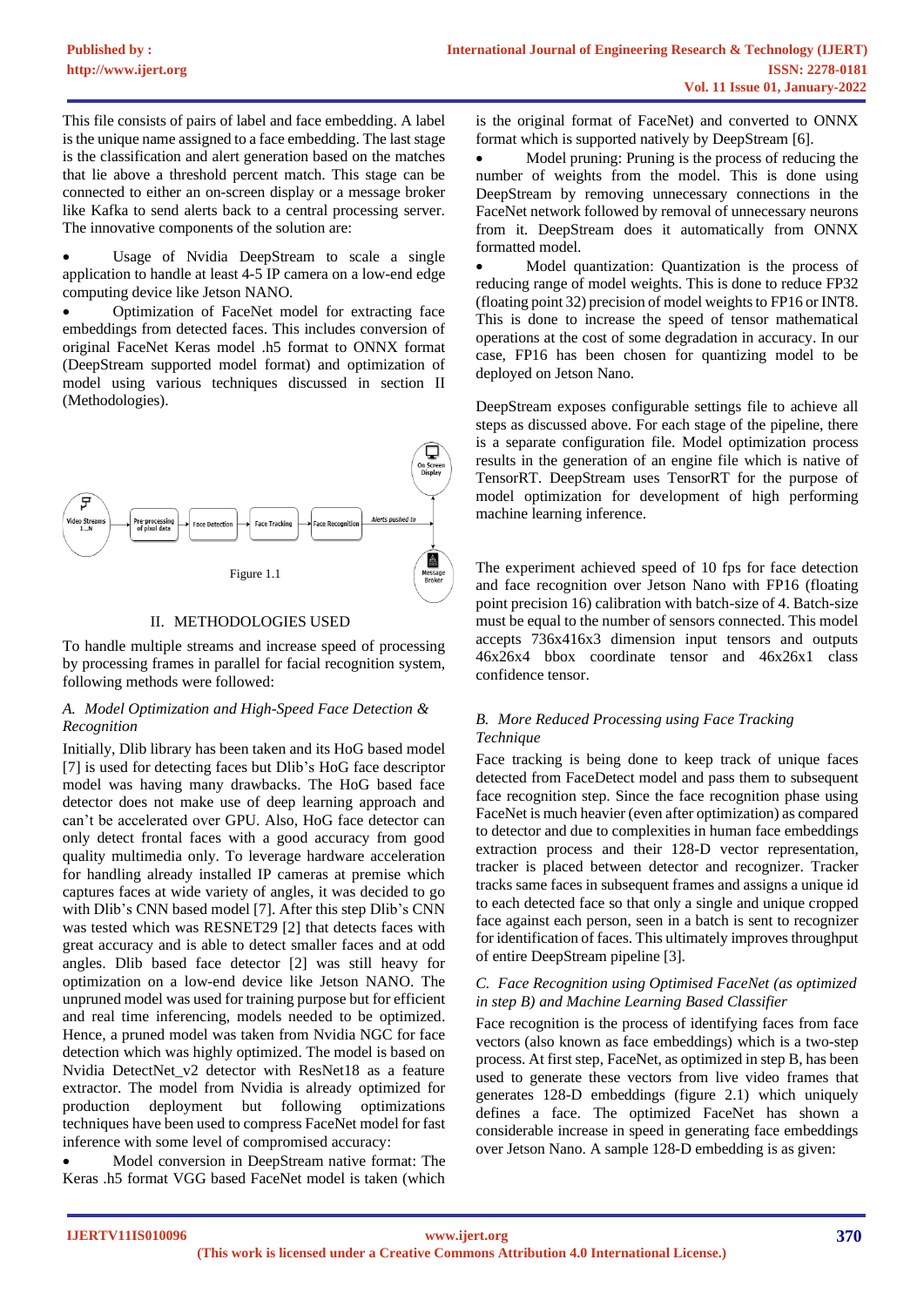| array([-0.10213576, 0.05088161, -0.03425048, -0.09622347, -0.12966095, |                                         |                            |                                                                                |  |
|------------------------------------------------------------------------|-----------------------------------------|----------------------------|--------------------------------------------------------------------------------|--|
|                                                                        |                                         |                            | $0.04867411, -0.00511892, -0.03418527, 0.2254715, -0.07892745,$                |  |
|                                                                        |                                         |                            | 0.21497472, -0.0245543, -0.2127848, -0.08542262, -0.00298059,                  |  |
|                                                                        |                                         |                            | $0.13224372, -0.21870363, -0.09271716, -0.03727289, -0.1250658$                |  |
|                                                                        |                                         |                            | $0.09436664$ , $0.03037129$ , $-0.02634972$ , $0.02594662$ , $-0.1627259$ ,    |  |
|                                                                        |                                         |                            | $-0.29416466, -0.12254384, -0.15237436, 0.14907973, -0.09940194,$              |  |
|                                                                        |                                         |                            | $0.02000656$ , $0.04662619$ , $-0.1266906$ , $-0.11484023$ , $0.04613583$ ,    |  |
|                                                                        |                                         |                            | 0.1228286, -0.03202137, -0.0715076, 0.18478717, -0.01387333,                   |  |
|                                                                        |                                         |                            | $-0.11409076$ , 0.07516225, 0.08549548, 0.31538364, 0.1297821,                 |  |
|                                                                        |                                         |                            | 0.04055009, 0.0346106, -0.04874525, 0.17533901, -0.22634712,                   |  |
|                                                                        |                                         |                            | 0.14879328, 0.09331974, 0.17943285, 0.02707857, 0.22914577,                    |  |
|                                                                        |                                         |                            | $-0.20668915$ , 0.03964197, 0.17524502, 0.20210043, 0.07155308,                |  |
|                                                                        |                                         |                            | $0.04467429$ , $0.02973968$ , $0.00257265$ , $0.00049853$ , $0.18866715$ ,     |  |
|                                                                        |                                         |                            | $0.08767469, -0.06483966, -0.13107982, 0.21610288, -0.04506358,$               |  |
|                                                                        |                                         |                            | $-0.02243116$ , $0.05963502$ , $-0.14988004$ , $-0.11296406$ , $-0.30011353$ , |  |
|                                                                        |                                         |                            | 0.07316103, 0.38660526, 0.07268623, -0.14636359, 0.08436179,                   |  |
|                                                                        |                                         |                            | $0.01005938, -0.00661338, 0.09306039, 0.03271955, -0.11528577,$                |  |
|                                                                        |                                         |                            | $-0.0524189$ , $-0.11697718$ , 0.07356471, 0.10350288, $-0.03610475$ ,         |  |
|                                                                        |                                         |                            | $0.00390615, 0.17884226, 0.04291092, -0.02914601, 0.06112404,$                 |  |
|                                                                        |                                         |                            | $0.05315027$ , $-0.14561613$ , $-0.01887275$ , $-0.13125736$ , $-0.0362937$ ,  |  |
|                                                                        |                                         |                            | $0.16490118$ , $-0.09027836$ , $-0.00981111$ , $0.1363602$ , $-0.23134531$ ,   |  |
|                                                                        |                                         |                            | $0.0788044$ , $-0.00604869$ , $-0.05569676$ , $-0.07010217$ , $-0.0408107$ ,   |  |
|                                                                        |                                         |                            | $-0.10358225$ , 0.08519378, 0.16833456, $-0.30366772$ , 0.17561394,            |  |
|                                                                        |                                         |                            | $0.14421709$ , $-0.05016343$ , $0.13464174$ , $0.0646335$ , $-0.0262765$ ,     |  |
|                                                                        |                                         |                            | $0.02722404, -0.06028951, -0.19448066, -0.07304715, 0.0204969$                 |  |
|                                                                        | $-0.03045784, -0.02818791, 0.06679841)$ |                            |                                                                                |  |
|                                                                        |                                         | $\Gamma$ $\Omega$ $\Omega$ |                                                                                |  |



The second step of the recognition is to compare each unknown embedding with a list of already generated known embeddings. Already generated embeddings are stored in a file format where each face embedding has a unique assigned label. This file can be called as watch-list.

The combined FPS of face detection, tracking and face recognition is 10 from 224\*224 video frames on attaching 4 IP cameras.

## *D. DeepStream SDK*

With DeepStream SDK, AI has been applied to streaming video and simultaneously optimized video decode/encode, image scaling & conversion and edge-to-cloud connectivity for complete end-to-end performance optimization. DeepStream offers exceptional throughput for a wide variety of object detection, image classification and instance segmentationbased AI models. DeepStream is a readymade bundled toolkit which exposes configuration files for defining various pipeline [3] parameters like batch size, precision (INT8, FP16, FP32). DeepStream lets us optimize the model by creating a model engine execution plan which makes best use of available CUDA cores on the same GPU over which the inference has to be done. The creation of engine file is one-time process for a particular GPU against a particular batch size. DeepStream uses  $C_{++}$  written plug-in(s) which works in a pipeline [3] to achieve high speed video decoding (reading from file or camera). It helps in preparing batches, skipping frames, tracking camera, their frames and objects in these frames, and pushing results over a message broker to achieve an end to end face recognition system making the best use of available GPU resources. Using these configurable plug-in(s), a highperformance face recognition pipeline [3] has been built which can run as a single instance to handle multiple sensor data.

## III. DETAILED ARCHITECTURE AND IMPROVEMENTS

All processing related to the implementation of multi-stream facial recognition system has been done on Nvidia Jetson Nano. The major platform and runtimes used to build DeepStream 5.1 based face recognition system includes;

• JetPack 4.5.1 – Nvidia JetPack SDK is the most comprehensive solution for building AI applications. It includes the latest OS images for Jetson products, along with libraries and APIs, samples, developer tools, and documentation.

- CUDA  $10.2.89$  CUDA is a parallel programming interface (collection of APIs) that lets your code communicate with the Nvidia based GPU architecture.
- cuDNN  $8.0.0+$  It is a collection of CUDA (Computed Unified Device Architecture) libraries for deep neural networks that are hardware accelerated)
- TensorRT 7.1.3 TensorRT is core library which optimizes TensorFlow, PyTorch, Keras, and other compatible deep learning models for Nvidia DeepStream framework. It re-architects trained models for CUDA compatible Nvidia GPU and dGPU like A100, V100 as well as edge computing device like Jetson

# *A. Application Architecture*

The high-performance pipeline as in figure 3.1 [3] starts with decoding process which accepts H.264 and H.265 format elementary streams which are the formats that support hardware acceleration. Today, most of the sensors support these formats (also known as elementary stream). An elementary stream doesn't have audio data along with it.



Image processing is also hardware accelerated using DeepStream plug-in written in C++.

Batching is an important step because GPU processes data in batches. Because of this reason, powerful GPU(s) are made with abundance of CUDA cores. Nvidia Jetson Nano has been used which is having 128 CUDA cores. For best performance and as recommended, batch size is kept equal to the number of IP camera(s) attached to the device. In our case batch-size of 4 has been used. DeepStream batching process (also known as multiplexing) takes care of which face is detected from which frame and which frame belongs to which sensor. This is required so that alerts can be generated properly.

After batching, frames are passed to CUDA cores for detection of faces in multiple streams simultaneously. Nvidia based FaceDetect model is loaded into memory and detection is done at high speeds. The model has already been optimised by creating engine file for the same GPU. DeepStream uses TensorRT SDK to do these optimizations.

Tracker has been placed after detector which is again a GPU accelerated stage so that only one cropped face for a detected human face is being sent to recognizer.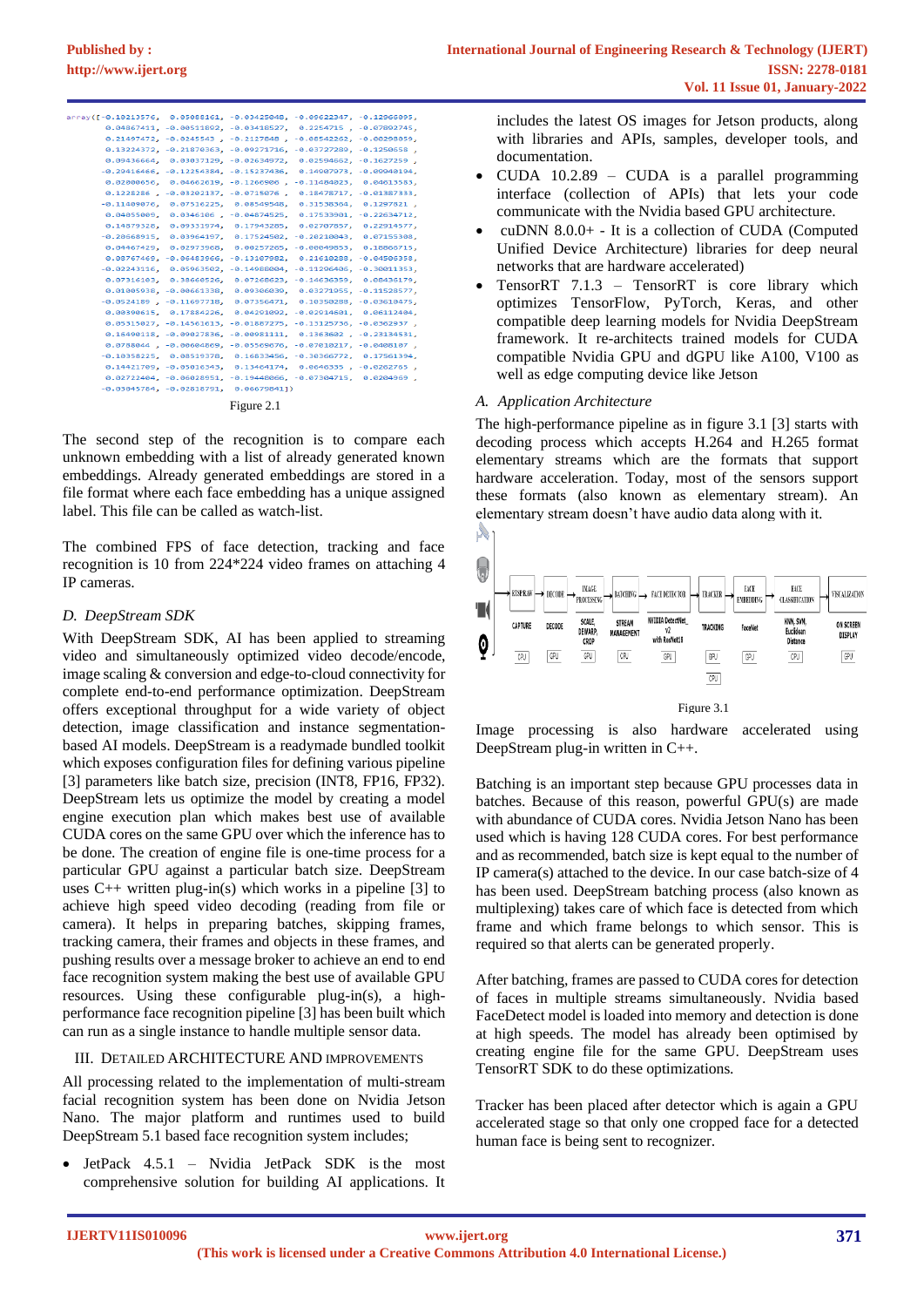After tracker and before visualization, one more DNN, known as FaceNet [1] is deployed which is optimized like detector model using DeepStream SDK's engine file creation for this particular GPU.

Visualization is achieved using Nvidia NVOSD plug-in. OSD stands for on screen display which is GPU accelerated stage.

Only the batching (also known as multiplexing) is taken care of by CPU. Other stages are able to be accelerated over GPU. This makes pipeline very fast. Both models; detector and recogniser are optimised well in advance, before the inference pipeline has started. For detector, TLT (Nvidia transfer learning toolkit) format model is used. For recogniser, VGGFace2 pre-trained FaceNet model in ONNX format has been used.

### *B. Accuracy Improvements*

Accuracy of a face recognition system depends on the overall accuracy of the detector model, FaceNet model and finally the matching algorithm that is used to match two face embeddings generated by FaceNet. Since Nvidia provided pre-trained model known as FaceDetect has been used, which is very accurate at detecting faces from video frames, accuracy of face detection is 96%. FaceDetect detects smaller faces (faces greater than 10% of the image area) at odd angles with high confidence.

VGGFace2 pre-trained FaceNet model has been used which is able to touch accuracy of almost 100% on YALE, JAFFE, AT & T datasets. Accuracy of FaceNet [1] while creating face vectors (face embeddings) from video frames depends on many factors like percentage of person's face with respect to frame size, degree of sharpness, environmental conditions, occlusion level, angle of the face etc. Hence, there is a need to pre-process detected faces before passing it to FaceNet. Following methods to pre-process detected faces:

- Normalization: To improve the lighting condition of the cropped faces
- Face alignment: Aligning faces to straighten them horizontally with respect to eyes, nose, and other face landmarks.
- Face Resizing: Up-scaling face up to the required level so that better embeddings can be obtained.
- Gray Scale Conversion: Simply converting cropped faces to gray scale so as to increase accuracy because color information of detected faces is not required.

The last step is to match known face embeddings with unknown embeddings. Known embeddings were already placed in a watch-list and unknown embeddings are expected to come from DeepStream pipeline from live feeds. Following methods to do the comparison and corresponding accuracies have been used:

• Euclidean Distance: Euclidean distance did not work well and is basically used for face verification. Since, our work is related to face classification; this is not appropriate and reliable metric for identifying faces from live feeds.

Hence, multiple images per person in watch-list are needed during model building phase for good accuracy. In those cases where multiple images per person are not available, image augmentation techniques to generate synthetic images from a single image like horizontal flip, scaling, change in lighting conditions etc. can be used. The next two approaches work well with multiple images per person.

- K-nearest neighbors (KNN): KNN is a simple, supervised learning classification algorithm which takes multiple images per person to train a KNN classifier which is then used to predict matches. The accuracy of prediction achieved (using 20 images per person for creating watchlist) was 65%.
- Support Vector Machines (SVM): Another supervised learning approach used was SVM (Figure 3.2) which works in a similar way to KNN. The accuracy of prediction (using 20 images per person for creating watchlist) was 69%.

| 同                                                                                                                                                                                                                                                                                                                                                                                           | root@c3782a1d4493; /opt/nvidia/deepstream/deepstream-5.1/sources/deepstre                                                     |
|---------------------------------------------------------------------------------------------------------------------------------------------------------------------------------------------------------------------------------------------------------------------------------------------------------------------------------------------------------------------------------------------|-------------------------------------------------------------------------------------------------------------------------------|
| narming. Color primaries a not present and witt be created priobl<br>l obi: <pvds.glist 0x7feebd386068="" at="" object=""><br/>obi meta: <pvds.nvdsobiectmeta 0x7feebd3860a0="" at="" obiect=""><br/>covds.GList object at 0x7feebd3860d8&gt;</pvds.nvdsobiectmeta></pvds.glist>                                                                                                            |                                                                                                                               |
| Embeddings before fitting SVM model [[-0.17259213 -0.18690735 0.0392764  -0.05382333 -0.07227056<br>0.015841281<br>[-0.06091106 -0.22523761 -0.05033136  -0.05856453 0.03272978<br>$-0.027846571$<br>$[-0.19859289 - 0.23109332 - 0.01260724  - 0.02213578 - 0.00716897$<br>0.033680381<br>$\cdots$<br>[ 0.1180404  0.01066284  - 0.0361074   - 0.05258054  - 0.12850642<br>$-0.03271995$ ] |                                                                                                                               |
| $[-0.01839293 - 0.05465007 0.05292248  -0.11093931 0.14948866$<br>$-0.01394602$<br>[ 0.16895512 0.00460636 -0.08730066  -0.03130484 -0.1129903<br>frame number 0<br>Predicted result: ('Anup', 100.0, '')<br>obi meta: <pvds.nvdsobiectmeta 0x7feebd386618="" at="" obiect=""><br/>covds.GList object at 0x7feebd3860a0&gt;</pvds.nvdsobiectmeta>                                           | Classifier Saved to [/opt/nvidia/deepstrean/deepstrean-5.1/sources/deepstrean python apps/apps/bharatds/classifiers/knn.sav]. |
| frame number 0<br>Predicted result: ('Unknown', 60.42723353912815, '')<br>Frame Number=0 Number of Objects=2 Face Count=0<br>obi: <pyds.glist 0x7feebd386618="" at="" object=""><br/>obj meta: <pyds.nvdsobjectmeta 0x7feebd386148="" at="" object=""><br/>cpyds.GList object at 0x7feebd386180&gt;</pyds.nvdsobjectmeta></pyds.glist>                                                      |                                                                                                                               |
| frame number 1<br>Predicted result: ('Anup', 100.0, '')<br>obj meta: <pyds.nvdsobjectmeta 0x7feebd386110="" at="" object=""><br/>kpyds.GList object at 0x7feebd386148&gt;<br/>fasoa ambaa 4</pyds.nvdsobjectmeta>                                                                                                                                                                           |                                                                                                                               |

Figure 3.2

ratio while considering implementation of a face recognition system from multiple sensors.

## IV. RESULT SCREENS OF EXPERIMENT

Figure 4.1 demonstrates RTSP webcam stream through DeepStream face recognition pipeline on Jetson Nano:



Figure 4.1

Figure 4.2 demonstrates live CCTV stream through DeepStream face recognition pipeline on Jetson Nano: